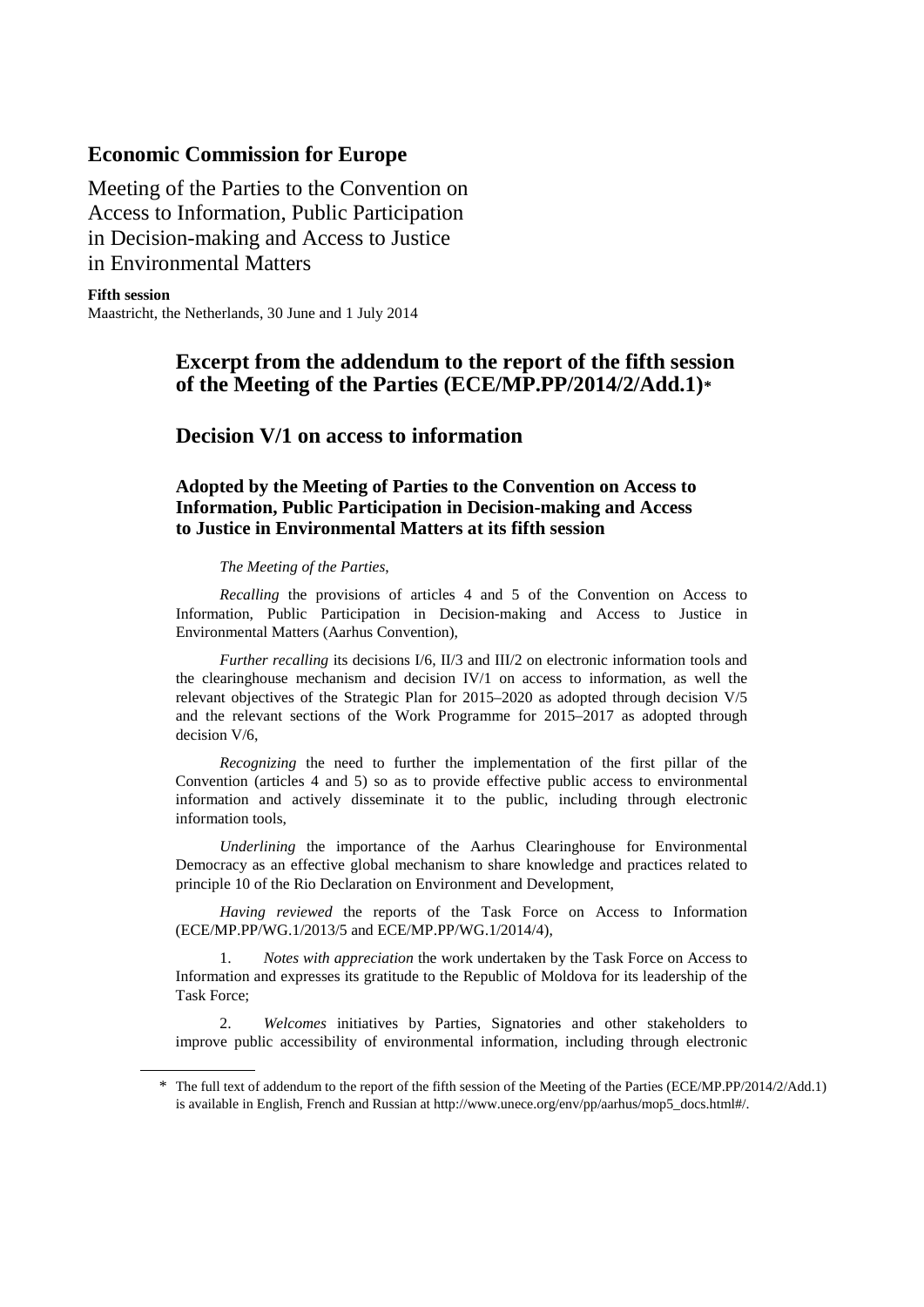information tools and e-government<sup>[1](#page-1-0)</sup> and open government data<sup>[2](#page-1-1)</sup> initiatives, which promote effective implementation of articles 4 and 5 of the Convention;

3. *Invites* Parties, Signatories and, where in a position to do so, other stakeholders to continue strengthening implementation of the information pillar of the Convention at the national level;

4. *Calls on* Parties, Signatories, international organizations, non-governmental organizations and other stakeholders to continue contributing resources to the Aarhus Clearinghouse and online databases and welcomes the further development of the Aarhus Clearinghouse and other electronic tools under the Convention;

5. *Also calls on* Parties, Signatories, international organizations, non-governmental organizations and other stakeholders to further application of the recommendations in decision II/3 to promote the wider use of electronic information tools as an effective instrument for putting into practice the Convention's provisions, including through public-private partnerships, $3$  and to contribute to the Aarhus Clearinghouse and online databases;

6. *Stresses* the important role of Aarhus Centres, the media, public libraries and other information sites in facilitating public access to environmental information;

7. *Decides* to extend in time the mandate of the Task Force on Access to Information, under the authority of the Working Group of the Parties to the Convention, to carry out work in cooperation with other international forums, taking into consideration the relevant activities being undertaken by Parties, Signatories and other stakeholders;

8. *Welcomes* the offer of the Republic of Moldova to continue to lead the Task Force on Access to Information;

9. *Requests* the Task Force on Access to Information, subject to the availability of resources, to:

(a) Promote the exchange of information, experiences, challenges and good practices, as well as to discuss possible further developments and strengthening of public access to environmental information with regard to the following issues, including:

(i) The scope of environmental information, the provision of environmental information by the different public authorities, the associated costs and the quality and comparability of the environmental information;

(ii) The application of restrictions on access to environmental information in accordance with the Convention's provisions;

(b) Continue monitoring and supporting the implementation of the recommendations in decision II/3 and the development of the Shared Environmental Information System across the region, as well as to promoting approaches to and standards for active dissemination of environmental information;

<span id="page-1-0"></span> $1\text{ E-government initiatives encompass activities of the public authorities to deploy information and}$ communication technologies for improving knowledge and information in the service of the public.

<span id="page-1-1"></span><sup>&</sup>lt;sup>2</sup> Open government data initiatives encompass activities to make information or data produced or commissioned by governments available for everyone to access, reuse and redistribute without any restrictions.

<span id="page-1-2"></span><sup>&</sup>lt;sup>3</sup> A public-private partnership is a scheme that involves cooperation between the public and the private sector aiming at financing, designing, implementing and operating public sector infrastructure and services supporting the implementation of the Convention.